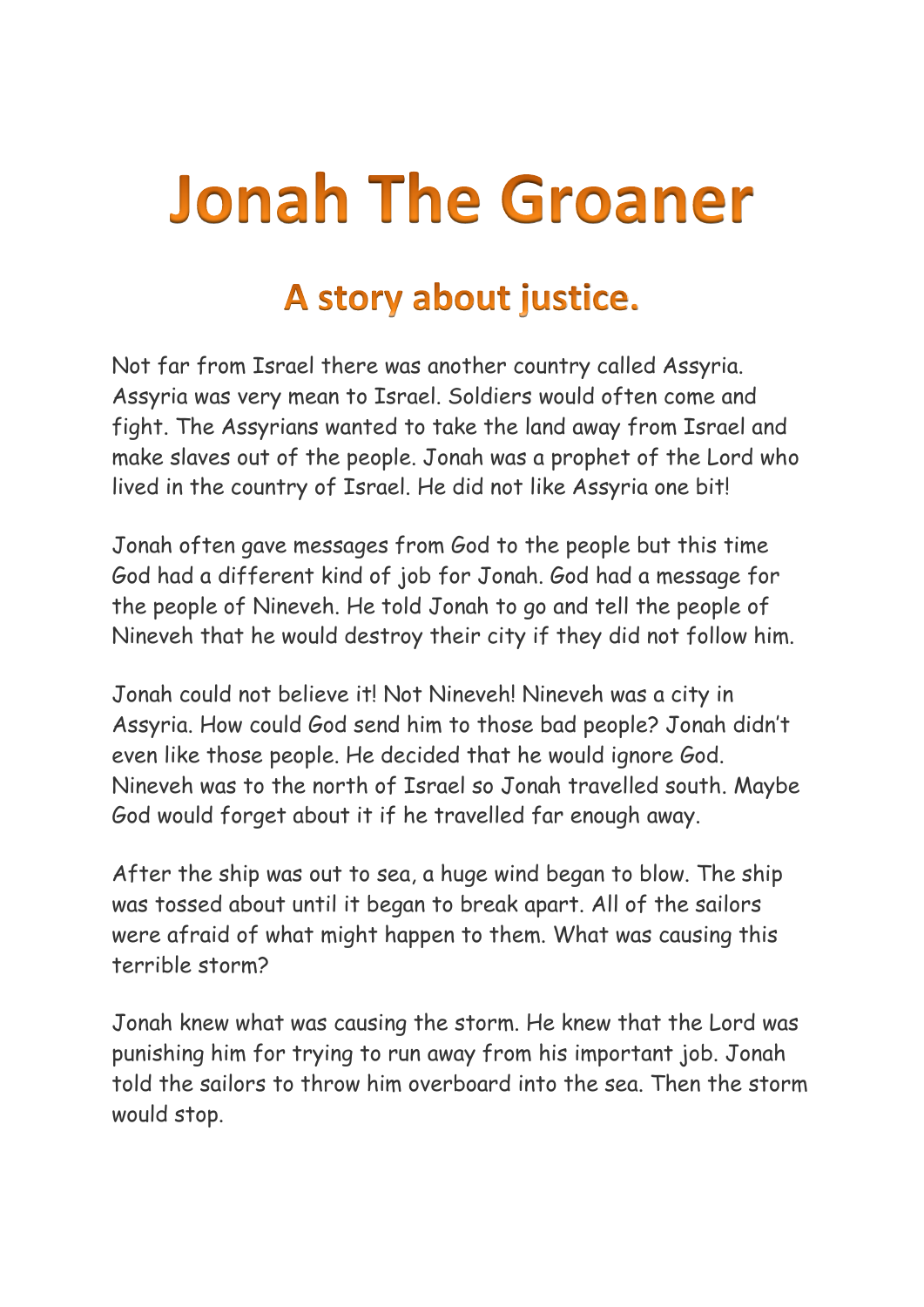The sailors were frightened. They did not want to throw Jonah overboard. He would drown. No one could survive the terrible storm! The soldiers tried to row back to shore but the storm was too strong. Finally, they tossed Jonah overboard into to the rolling waves. They just knew Jonah would die.

But Jonah did not die. Instead, the Lord saved him. The Lord caused a big fish to come and swallow Jonah. The fish did not chew him up – it just swallowed him and Jonah was safe inside. Meanwhile, as soon as Jonah was thrown from the ship, the storm stopped and the water became calm again.

Jonah was inside the fish for three days. What do you think that Jonah did in there? Well, there isn't much to do inside a big fish so Jonah prayed to God. Jonah told God that he was sorry for running away. Jonah said that he was ready to obey the Lord now.

Then an amazing thing happened. The big fish spit Jonah out of its mouth onto dry land! Jonah knew that God had saved him for a special reason. God spoke to Jonah and told him again to go to Nineveh. What do you think Jonah did this time? He obeyed God! He went to Nineveh and taught the people about God.

Jonah preached about God but he didn't think anyone would really listen. After all, these were enemies of Israel. But Jonah preached anyway. He told the people of Nineveh that God would destroy their city. Then the people did something that Jonah did not expect. They listened! They were sorry for all of the bad things that they had done. They prayed to God and said that they wanted to obey him. When the Lord heard the prayers of the people of Nineveh, he decided not to destroy their city.

Jonah could not believe it! He didn't even like these people and now God was forgiving them. Jonah was not happy. In fact, he became angry. He went outside the city and built a little shelter to keep the hot sun from giving him sunburn. Jonah thought that maybe God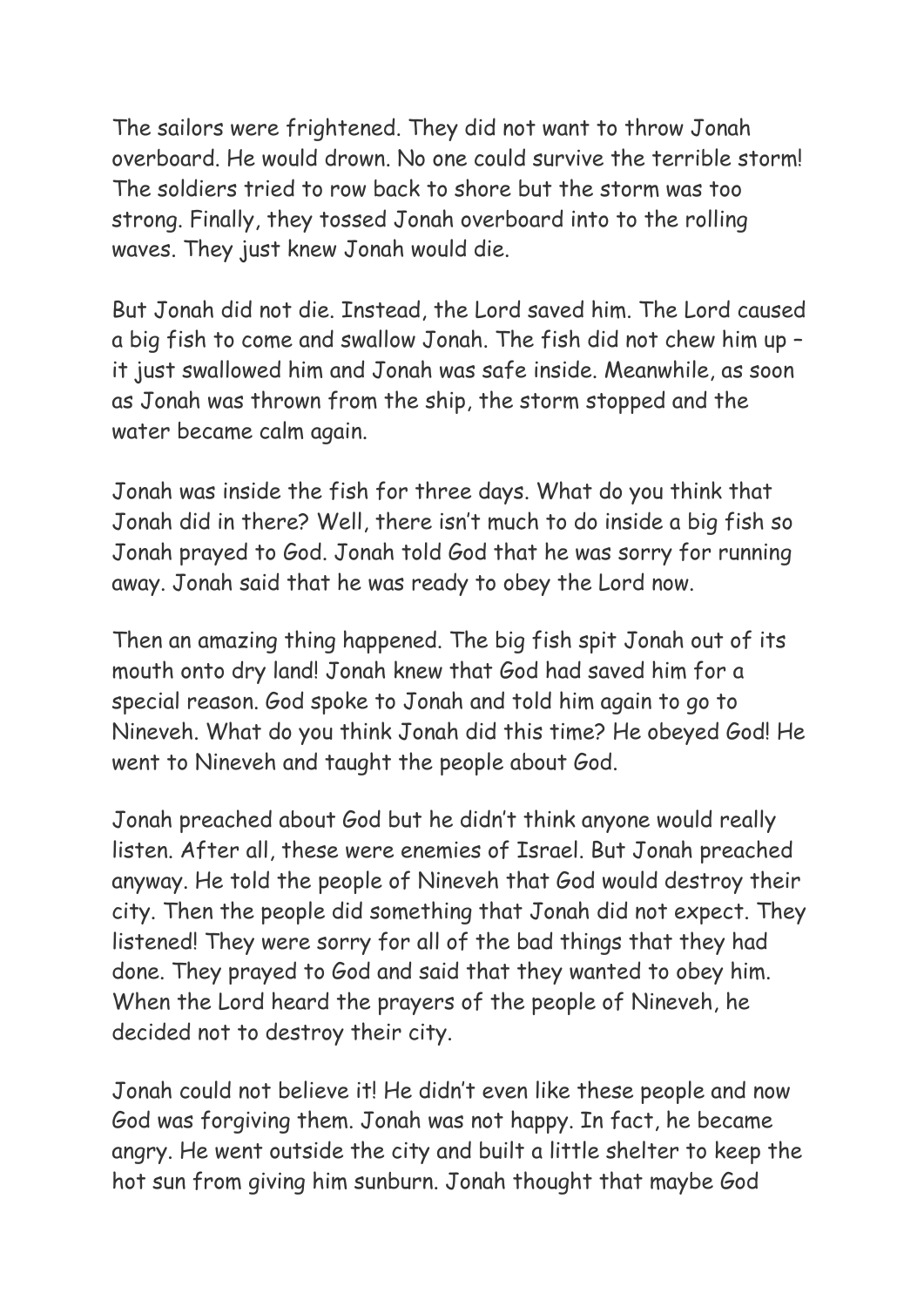would change his mind. He kept watching the city of Nineveh to see if it would be destroyed.

Jonah got very hot. Then he noticed something. A little vine began to grow on his shelter. The vine got bigger and bigger until it made a nice shade for Jonah. Now Jonah was cool and comfortable and he went to sleep for the night.

The next day Jonah noticed something else. A worm began eating the vine. Soon the worm had eaten the whole vine. Now Jonah was hot again! The Lord caused a hot wind to come up. Jonah was so miserable he just wanted to die.

Then the Lord spoke to Jonah, "Jonah, you sure are worried about the vine and the worm. Did you make the vine? Did you destroy the vine? No, you did not. I did. If you worry so much about a vine then why don't you worry about the 120,000 people in Nineveh? I made them and I want them to hear about me. It is not for you to decide who gets to hear about me!"

Jonah now knew that everyone – even the people of Nineveh – deserved to hear about God.